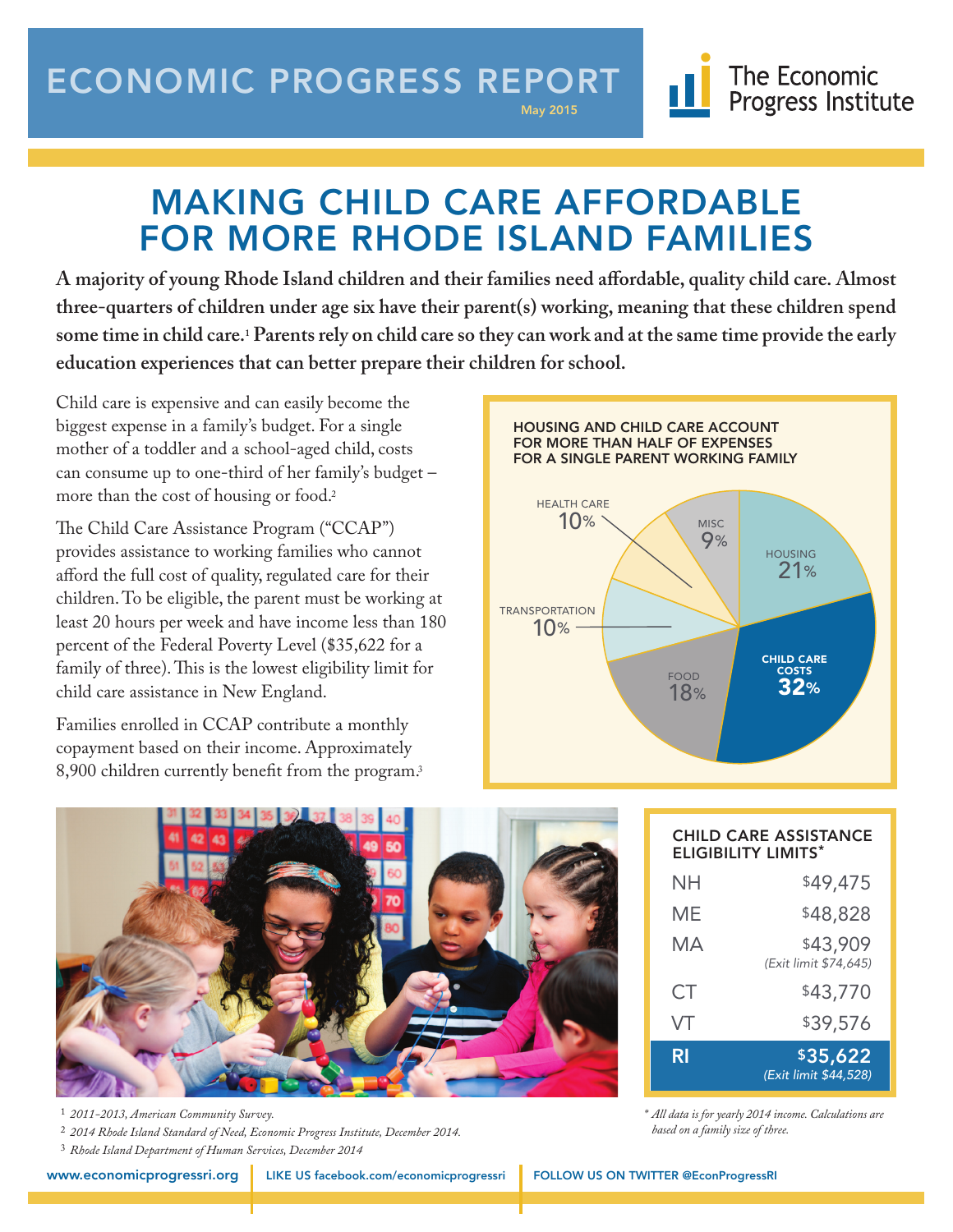

*\* A pilot program enacted in 2012 allows families already receiving CCAP assistance to remain eligible as earnings increase to a maximum level of 225% FPL*



*\* FY2002-2014 are final expenditures, FY15 is enacted budget. Source: Rhode Island House Fiscal, Rhode Island Enacted Budget. Prepared by Rhode Island KIDS COUNT, 2015*

## Current Child Care Commitment Falls Short

When federal and state welfare programs were reformed in the late 1990s, Rhode Island lawmakers committed to making child care affordable to the low-income mothers who would be entering the workforce. Plans to increase eligibility limits to 250 percent of FPL were halted and eligibility peaked at 225 percent FPL. Years later, in 2007, the eligibility limit was dropped to 180 percent of FPL to close budget shortfalls. Since then, the number of children receiving CCAP assistance subsequently dropped dramatically from over 14,000 to 8,900 and state investments in the program declined by 80 percent. 4

### Recent Improvements: The "Exit Limit Pilot"

Despite significant setbacks, progress has been made in recent years. A pilot program ("Exit Pilot") was launched in 2013 allowing parents enrolled in the Child Care Assistance Program to increase their earnings and maintain their child care assistance. The "Exit Pilot" can be a real game changer for families who are trying to work their way up the income ladder, allowing families to keep their children in affordable, regulated care as earnings increase, rather than paying the full cost. Since the inception of the program, over 450 families, including 650 children, have been able to increase their earnings and remain in CCAP as a result. 5

This "Exit Pilot" does not, however, help those families who cannot get in the front door of the Child Care Assistance Program because their income is too high. These are families that the program used to help when the eligibility limit was higher. A family of three with earnings of approximately \$43,000 a year (217% FPL) would not be eligible for assistance and would have child care costs of approximately \$1,373 a month versus \$500 a month if the eligibility limit for the Child Care Assistance Program is increased back to 225 percent of FPL.

<sup>4</sup> *FY2002-2014 are final expenditures, FY15 is enacted budget. Source: Rhode Island House Fiscal, Rhode Island Enacted Budget. Prepared by Rhode Island KIDS COUNT, 2015* <sup>5</sup> *Rhode Island Department of Human Services, April 2015*